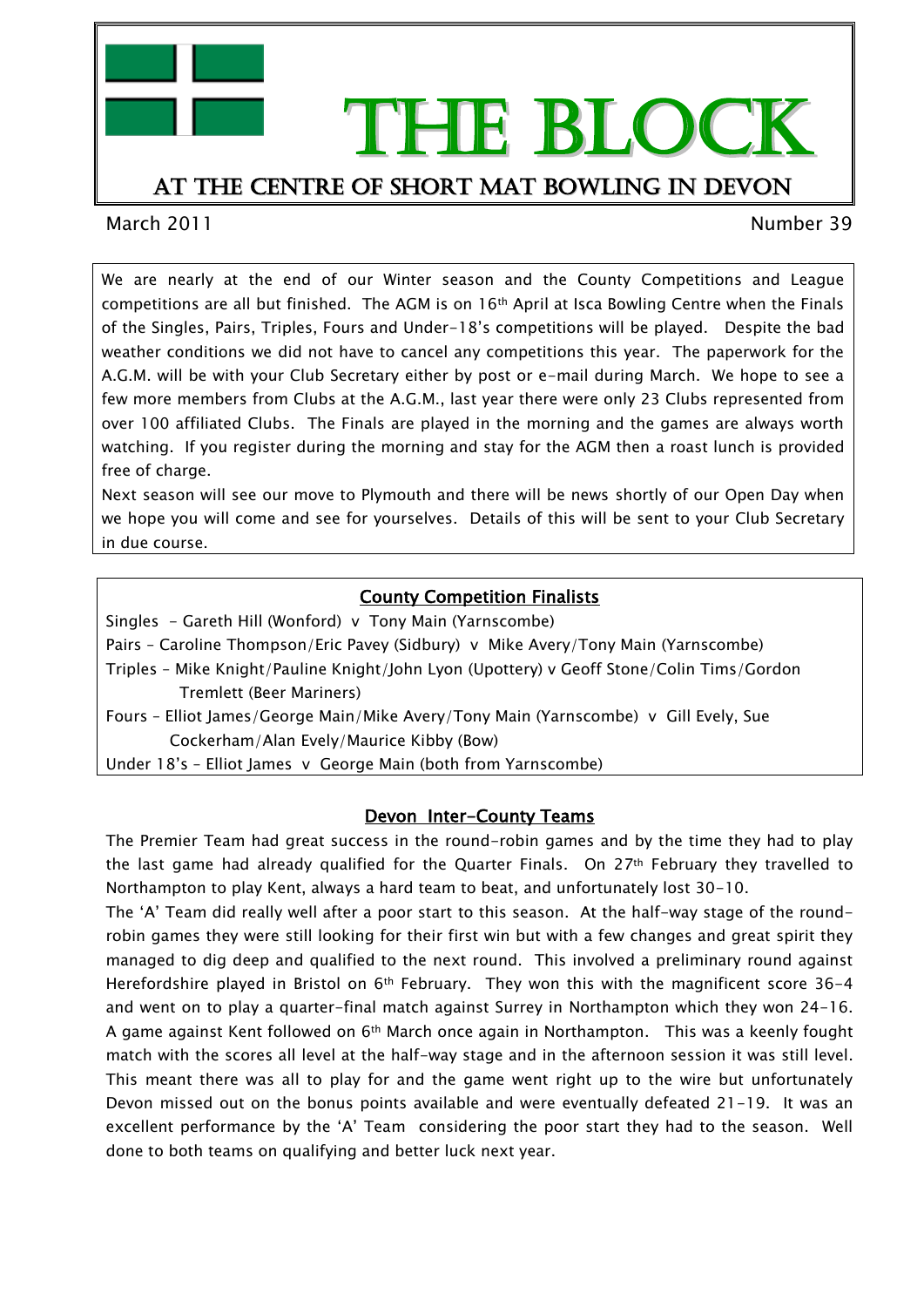## News from the Clubs

The Merton Short Mat Bowling Club's 2010 Winter Tournament was held at the Clinton Hall on Saturday 4th December and was sponsored by Clinton Gates in association with W.H.Bond.

It was a somewhat anxious time building up to the day and unfortunately two clubs had to withdraw due to the weather. We were unable to fill the places as the cancellations came in too late, so the tournament had to go ahead with only 14 teams competing.

The winners were Woolsery who built up a strong lead from game one. Second and third places were exceptionally close, both clubs having won three and lost one game. The decision had to be made based on match points. Second place was awarded to Braunton with a score of 23 and third place to Christchurch whose score was 22.

In all the years this tournament has been running, this is the first time that adverse weather conditions were an issue. Thank you to all, both members and visitors, who made the effort to attend and so ensured a successful day.

A note for your diary – our next tournament will be on 25th June 2011. Julie Stacey Merton SMBC

#### The East Devon & District Leagues

The Evening League is almost complete with just a couple of matches to go. Honours this season go to Colyton who in their first season back in the top division have secured the Division Championship edging Beer in the runner-up place. Awliscombe 'A' and West Hill will be in third and fourth places with the last match to be played deciding; if West Hill do not lose but have at least a seven shot margin they will be third.

Joining these four next season will be Sidbury and Upottery who were winners and runners-up in the second division. They return to division 1 at their first attempt.

The evening teams will now focus on the Knock-out cup which was inaugurated last season; so far just one match as been played with Hemyock in their first season in the compeition winning their first leg 8-0.

The Afternoon League still has four rounds to go so nothing definite as yet. Last season's champions, Beer, have a 5 point margin over the following teams. The two Awliscombe teams, Seaton Cliff 'B', Upottery, St. Teresa's and Lyme Regis are all within striking distance but given Beer's margin and current performance it is probable that one of these five will take the Afternoon runner-up place.

In the second division Seaton Cliff 'A' who are aiming to return to Division 1 at their first attempt have a 4 point margin over Musbury, and 5 points over Sidbury, Hemyock and Combe S., Nicholas, the latter have a game in hand. With 4 or 5 rounds to go it is still open and any two of these five could be enjoying Division 1 games next season.

Outside the league our Open Pairs event in April will have the maximum attendance as the 64 places are already reserved and a number of teams are standing by in case any drop out. Given our geographic position this event has long attracted interest from teams from Somerset and Dorset with last year's winners coming from Cerne Abbas. This year 16 or the 64 entries will come from Somerset or Dorset League clubs and 10 pairs are from East Devon clubs who are not league clubs. Disappointing that a further 16 pairs, so far, could not be accommodated, but encouraging that there is interest to be harnessed for future events. It will be interesting to see whether the winners will be a 'club' pair, in only 2 years have county players managed to claim the winners' trophy.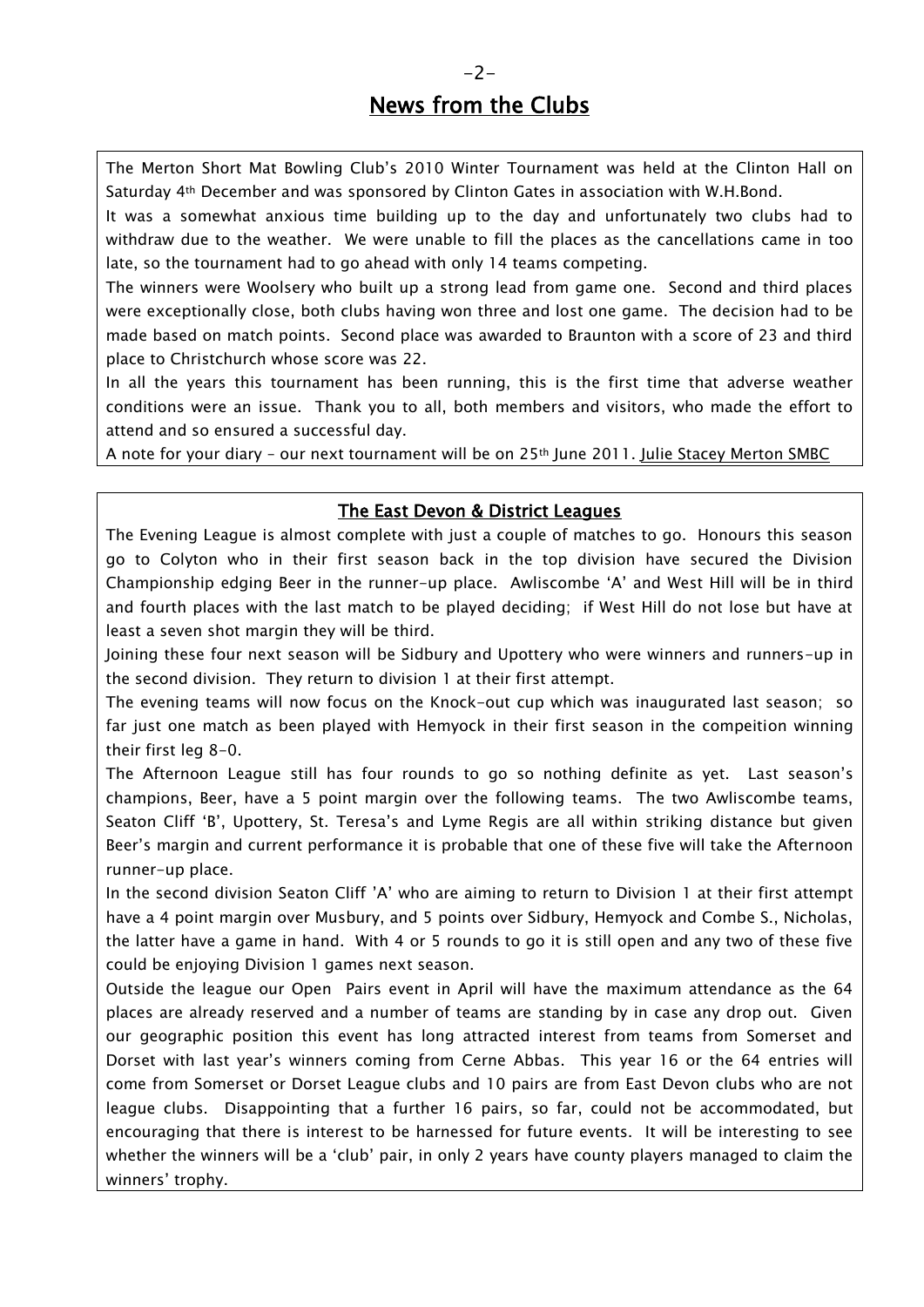We welcome a new Club to our number this year – Bere Alston SMBC. The contact is Mrs Brenda Dunnett (01822 841544). If you are nearby please get in touch with them if you have any competitions coming up or would like a friendly match.

#### Where are all the Club Champions?

The Champion of Champions competition was held on 12<sup>th</sup> February and after some interesting matches the semi-final was between Richard Whiterow (Shebbear) and James Trott (Musbury) and Tim Thompson (Anstey) and Tony Main (Yarnscombe). The Final was between Tony Main and James Trott with James coming through as the overall winner.

However the question must be asked as to why only 24 players attended. This competition was first held in 1993/4 and after some years the numbers declined so it was decided not to hold it in the following year. However, many of you were disappointed and expressed a wish that it be brought back. We did this but unfortunately the same thing has happened. So come on everyone send your Club Singles Champion next year and if you do not hold a competition within your Club you can still send a representative.

| <b>FORMAT FOR PLAYING WITH</b>             |                    |  |
|--------------------------------------------|--------------------|--|
| <b>ONE PLAYER MISSING</b>                  |                    |  |
| E.S.M.B.A. RULING                          |                    |  |
| "Absentee Players"                         |                    |  |
| "A Triples or Fours game will              |                    |  |
| commence with the missing player           |                    |  |
| being considered as the 'Second' and a     |                    |  |
| definite order of play will be maintained. |                    |  |
| It shall be:                               |                    |  |
| <b>LEAD, LEAD, SECOND</b>                  |                    |  |
| <b>LEAD, LEAD, SECOND</b>                  |                    |  |
| "A" is the team with a Player short        |                    |  |
|                                            |                    |  |
| "A" Going First                            | <b>Going First</b> |  |
| A LEAD                                     | LEAD<br>B          |  |
| <b>B LEAD</b>                              | <b>LEAD</b><br>A   |  |
| <b>B SECOND</b>                            | <b>B SECOND</b>    |  |
| A I FAD                                    | <b>B LEAD</b>      |  |

A LEAD

**B THIRD** 

A THIRD

**B THIRD** A THIRD

**B SKIP** 

A SKIP **B SKIP** 

A SKIP

**B SECOND** 

**B LEAD** 

A THIRD

**B THIRD** A THIRD

**B THIRD** 

A SKIP **B SKIP** 

A SKIP

**B SKIP** 

**B SECOND** 

#### Rules

Players often ask about the rule for playing triples and fours with a player missing. It can be confusing when you try to read the passage in the rule book. Our Umpire Manager, Ken Griffiths, has produced the following format to make it easier for everyone.

If you have any other queries on the rules let us know and we will endeavour to answer them for you. Our Umpires attend most of our County Competitions and they will be only too pleased to give advice.